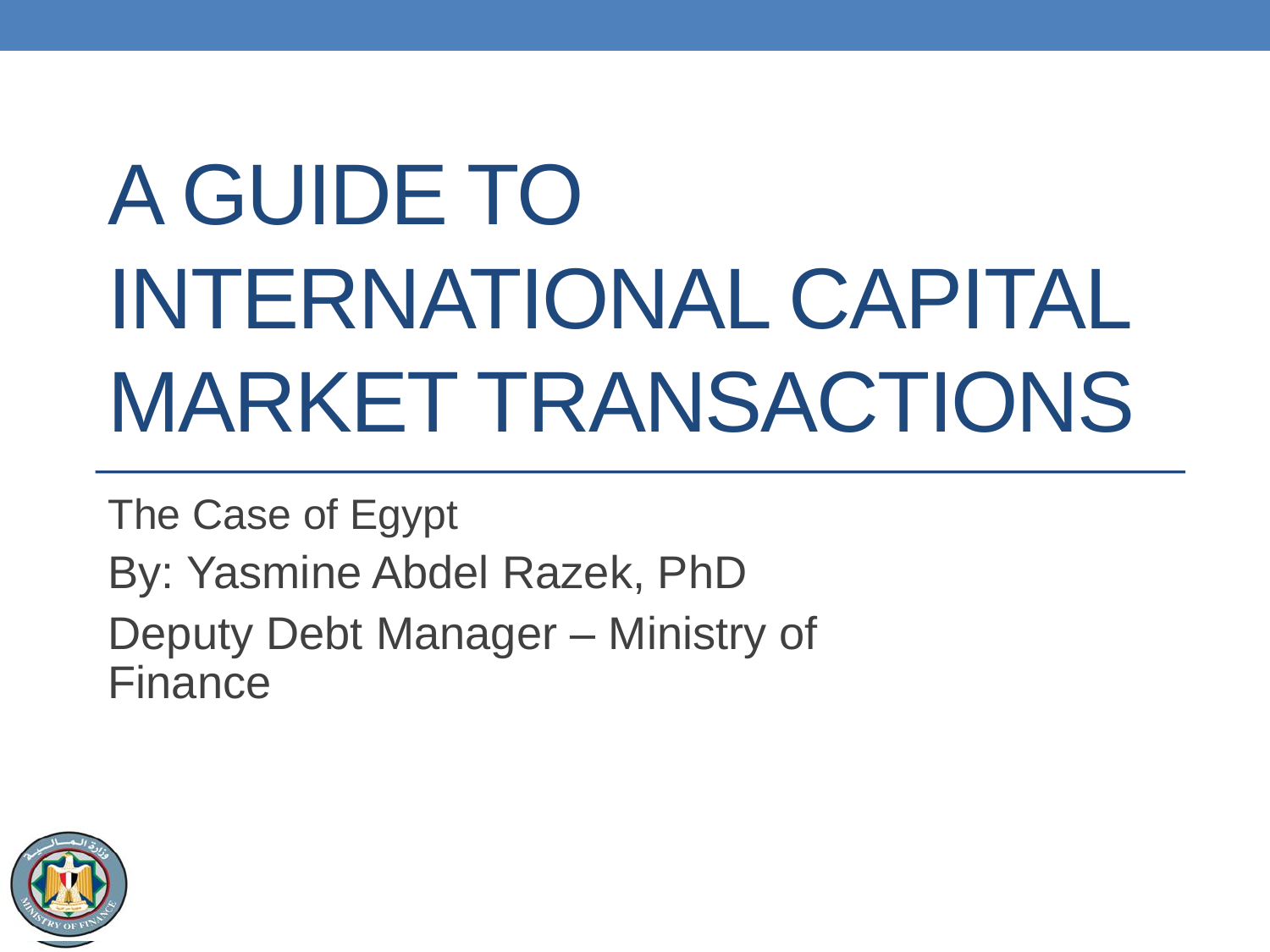### Agenda

- Macroeconomic Background
- Medium –Term Debt Strategy
- Issuance Strategy in International Markets
- Recent and New International Issuance
- Egypt 2020 and 2040 Allocation
- Egypt 2020 and 2040 Performance
- JLM Selection Criteria
- Pricing Considerations
- Lessons Learnt

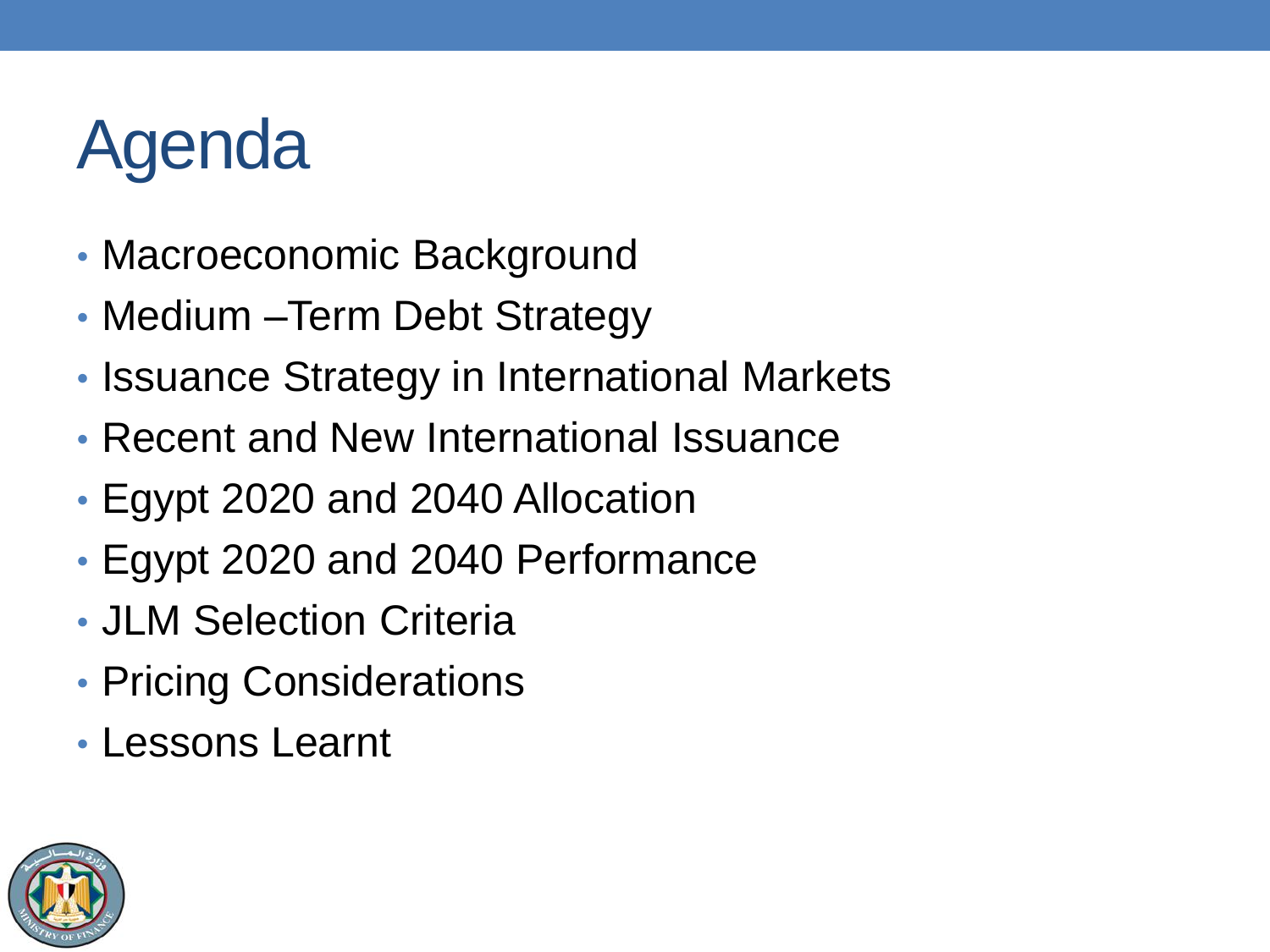### Macroeconomic Background

*The government has adopted a balanced and comprehensive reform program with a well-defined time frame that will strengthen Egypt's position with regards to global economy, while putting the country back on international investment map*

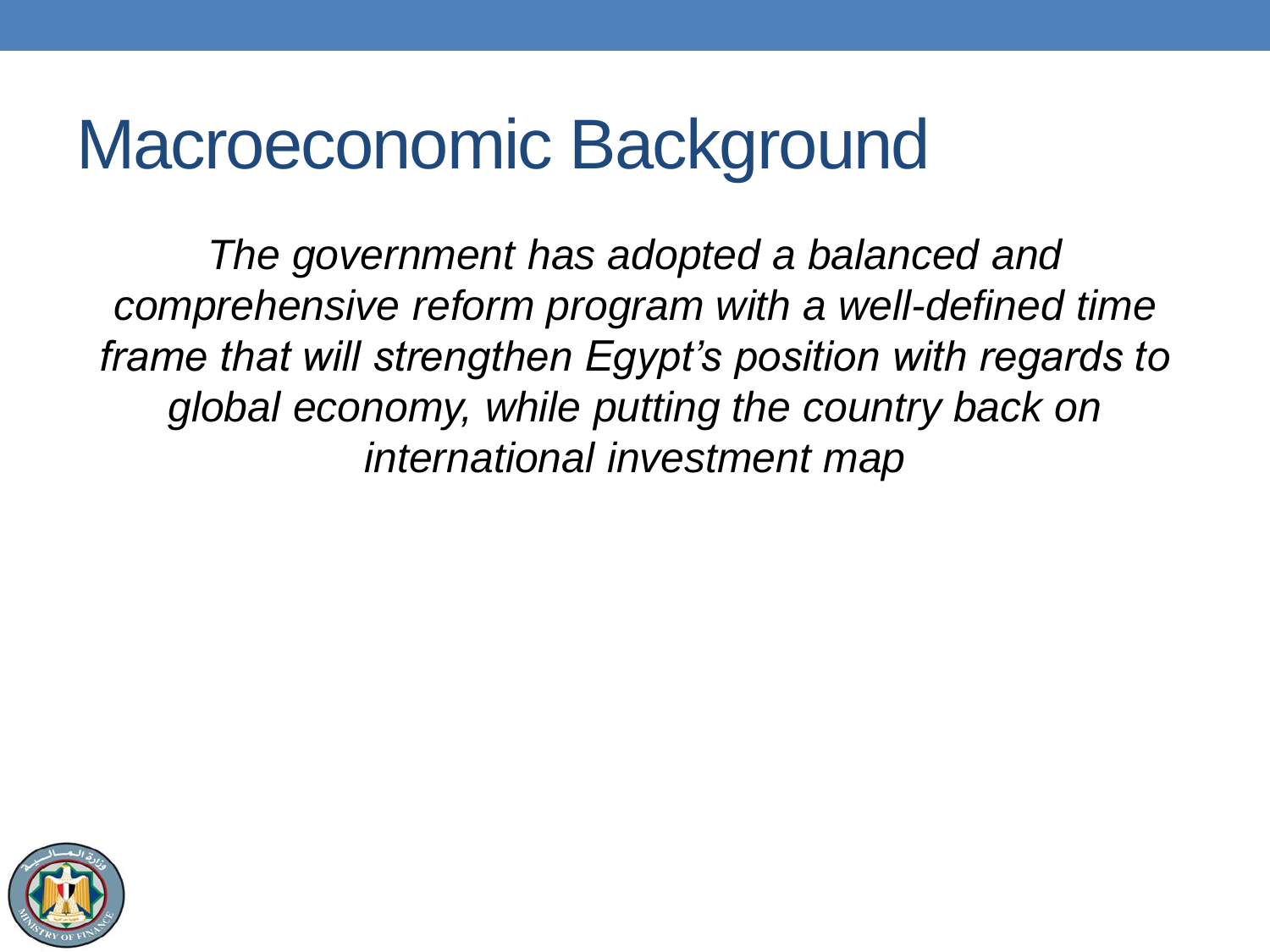### Macroeconomic Indicators

- Real Sector:
	- GDP growth rate shows a rapid and significant pick-up in the first quarter of FY 14/15 registering **6.8** per cent as compared to **1** per cent during Q1 – FY13/14
- Fiscal Sector:
	- The budget sector deficit has reached USD **21** billion (**6.9** per cent od GDP) during July – January 14/15 as compared to **6** percent of GDP during July – January 13/14
	- Revenues has increased from **8** per cent of GDP to **10.9** per cent of GDP during the same period.
	- Expenditures has also increased from **14.5** per cent of GDP to **16.7** per cent of GDP.

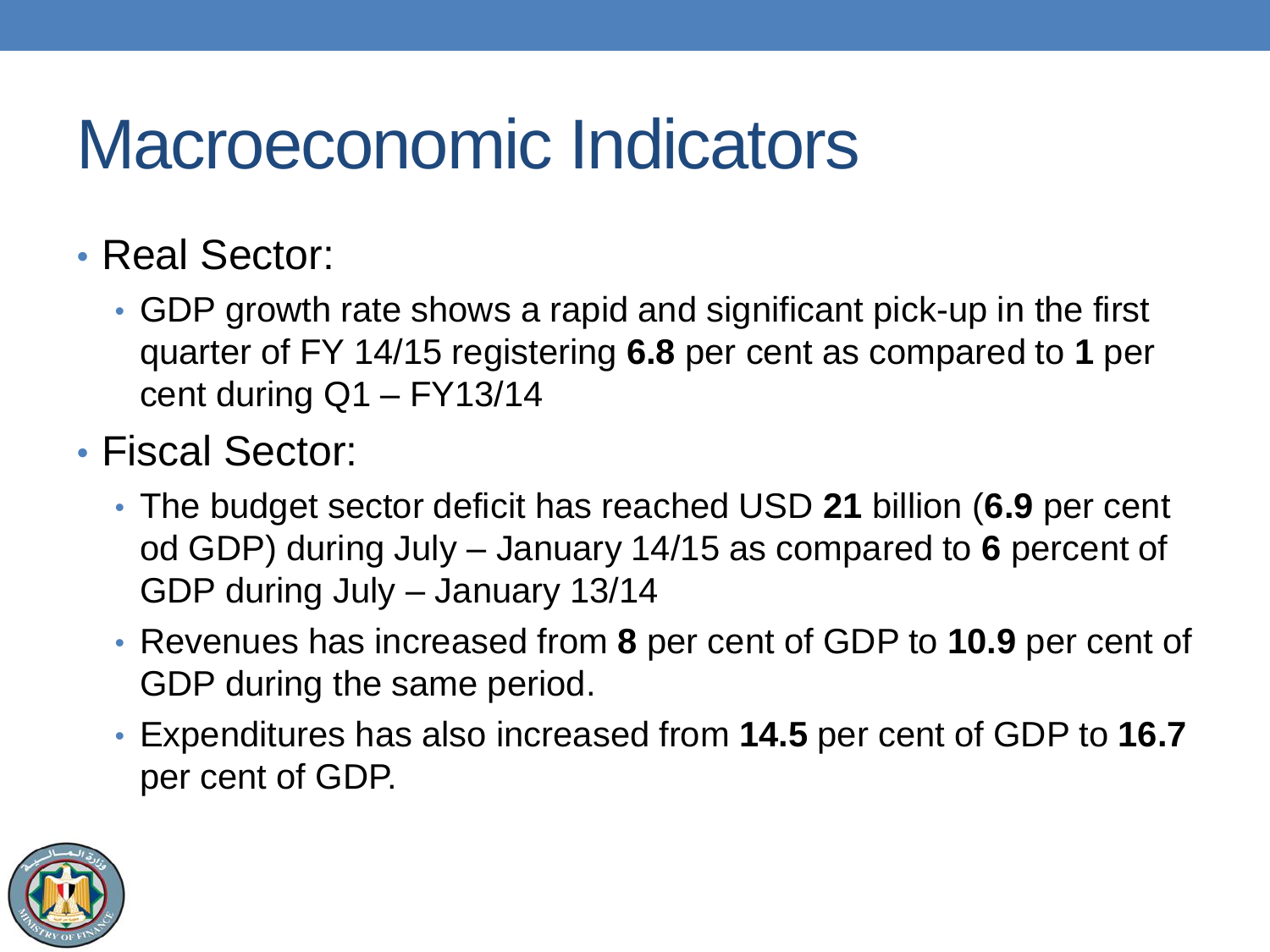### Macroeconomic Indicators

#### • External Sector:

- BOP showed an overall surplus of USD **0.4** billion during Q1 FY14/15, compared to higher overall surplus of USD **3.7** billion during the same period last year.
- Headline Urban Inflation declined during 2015 recording **9.7** per cent, compared to **10.1** per cent last month, and compared to the 11.4 per cent recorded in January 2014.
- Public Debt:
	- Total government debt (domestic and external) reached **86** per cent of GDP at end of September 2014 compared to **86.2** per cent of GDP at end of September 2013.
	- External Debt represents **13.8** per cent of GDP, which is relatively low if compared to average of **27** per cent of GDP recorded by Middle East and North African countries.

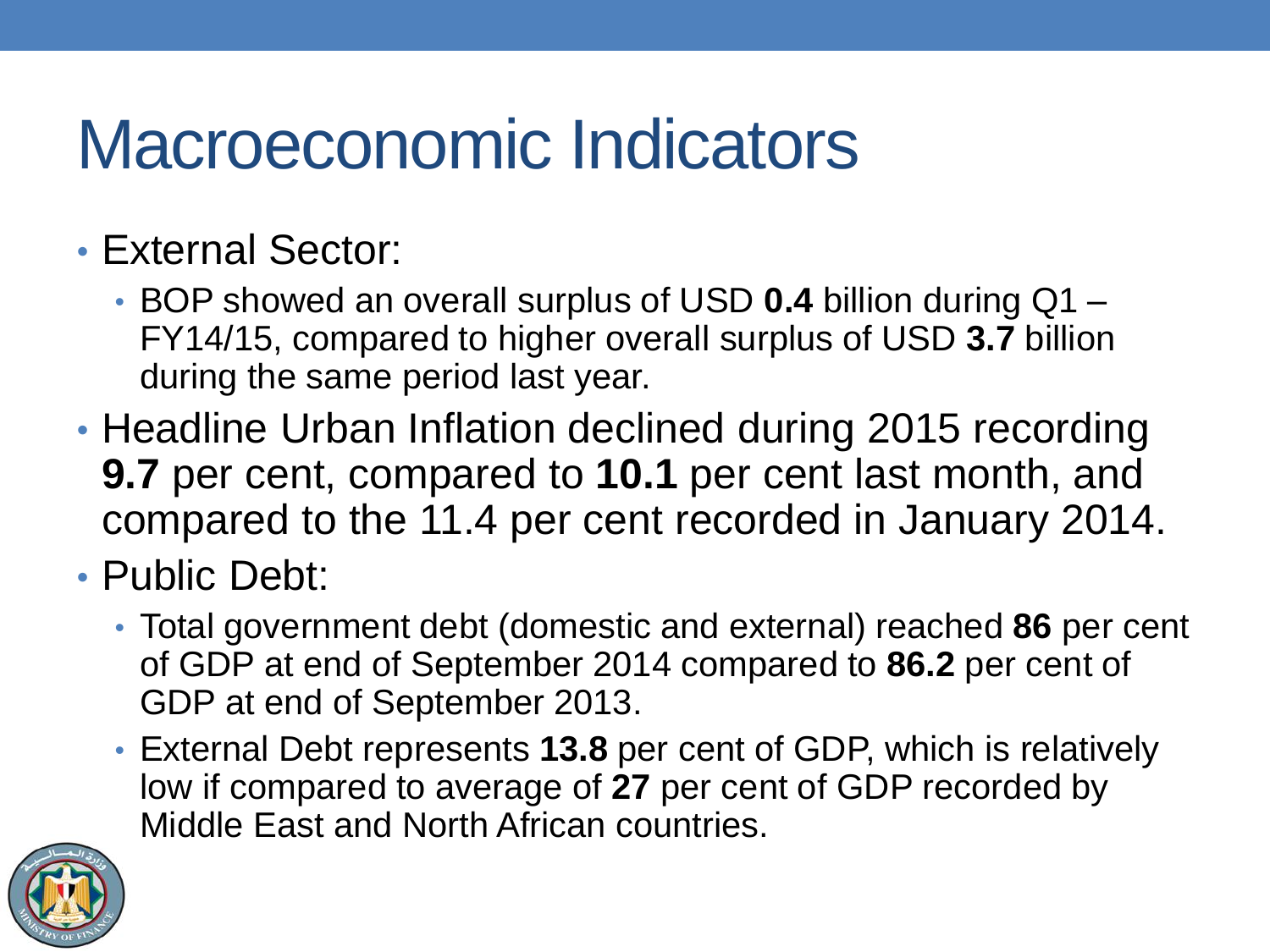### Medium Term Debt Strategy

- The current MTDS covers only tradable debt.
- The majority of the outstanding tradable debt is domestic debt representing **89** percent of total tradable debt and only **11** percent denominated in foreign currency as at end of June 2014.
- Cost and Risk Indicators of Debt Portfolio

| <b>Risk Indicators</b>      |                               | <b>External debt</b> | <b>Domestic debt</b> | <b>Total debt</b> |
|-----------------------------|-------------------------------|----------------------|----------------------|-------------------|
| Amount (in millions of USD) |                               | 15,706.5             | 129,073.5            | 144,780.1         |
| Nominal debt as % GDP       |                               | 5.6                  | 45.7                 | 51.3              |
| PV as % of GDP              |                               | 5.6                  | 45.7                 | 51.3              |
| Cost of debt*               | Weighted Av. IR (%)           | 3.5                  | 12.1                 | 11.2              |
|                             | ATM (years)                   | 1.5                  | 2.0                  | 1.9               |
| <b>Refinancing risk</b>     | Debt maturing in 1yr (% of    | 65.9                 | 57.8                 | 58.7              |
|                             | ATR (years)                   | 1.5                  | 2.0                  | 1.9               |
|                             | Debt refixing in 1yr (% of to | 65.9                 | 57.8                 | 58.7              |
| Interest rate risk          | Fixed rate debt (% of total)  | 100.0                | 99.1                 | 99.2              |
|                             | FX debt (% of total debt)     |                      |                      | 10.8              |
| <b>FX risk</b>              | ST FX debt (% of reserves)    |                      |                      | #DIV/0!           |

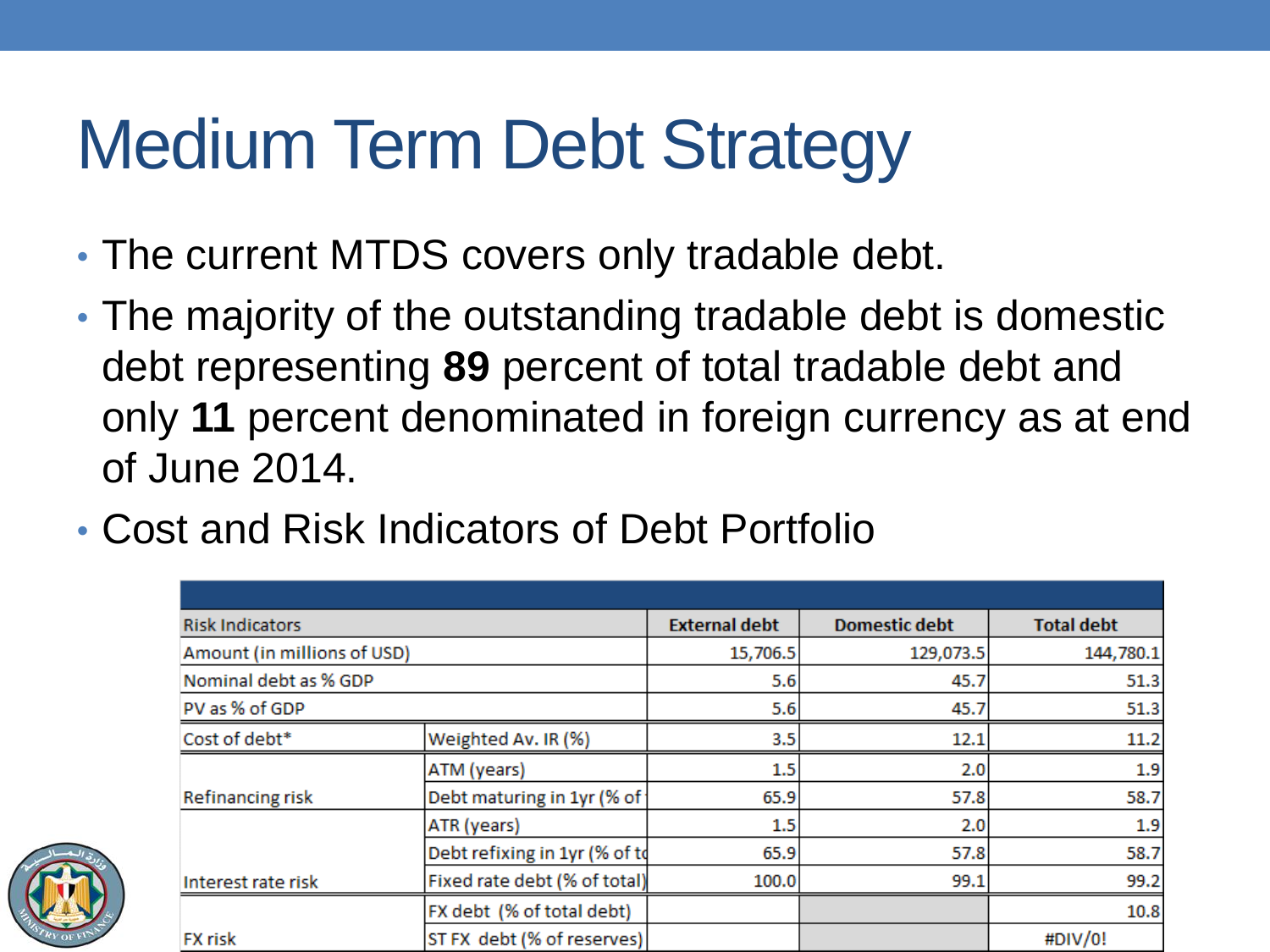### Cost and Risk Indicators

- Average time to maturity for the domestic debt portfolio has improved significantly in February reaching **1.86** year as compared to December 2013 when it stood at **1.46**.
- The reason for this improvement is the debt management strategy of issuance focusing on a stable split between bills and bonds (**70:30**). Also the focus on issuing benchmarks of 3, 5, 7 and 10 years. In addition to building size into outstanding issues by re-opening to increase liquidity in secondary market.



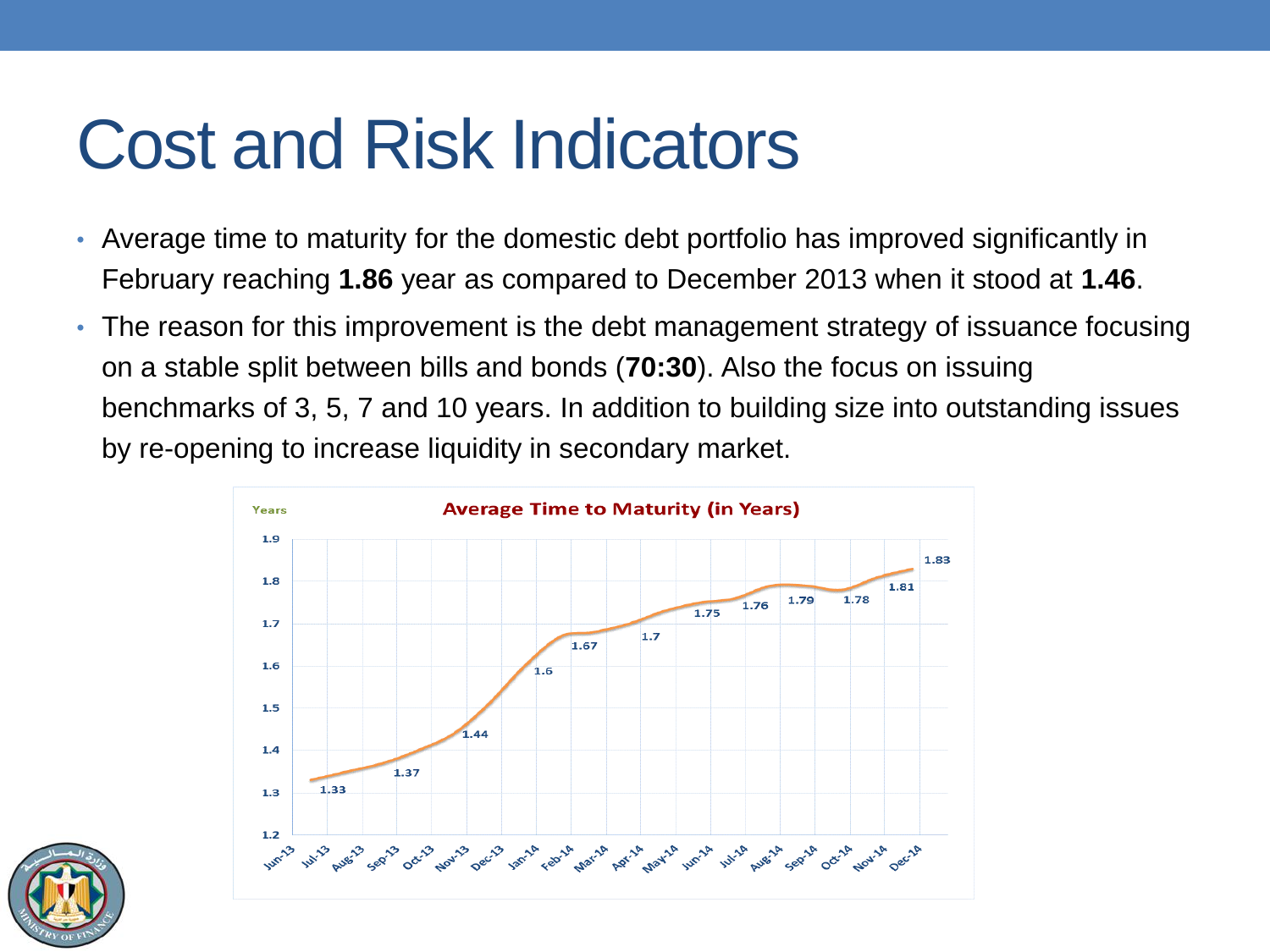### Cost and Risk Indicators (Cont'd)

- Average interest rate has dropped slightly despite an increase in the policy rates of 100 basis points done by CBE in July 2014 to curb inflationary pressures.
- The stability in the rate was maintained because of diversifying currencies denominating treasury securities and decreasing issuance sizes at some points in longer tenors to create scarcity making primary dealers compete for allocation, eventually leading to decreased interest rates.



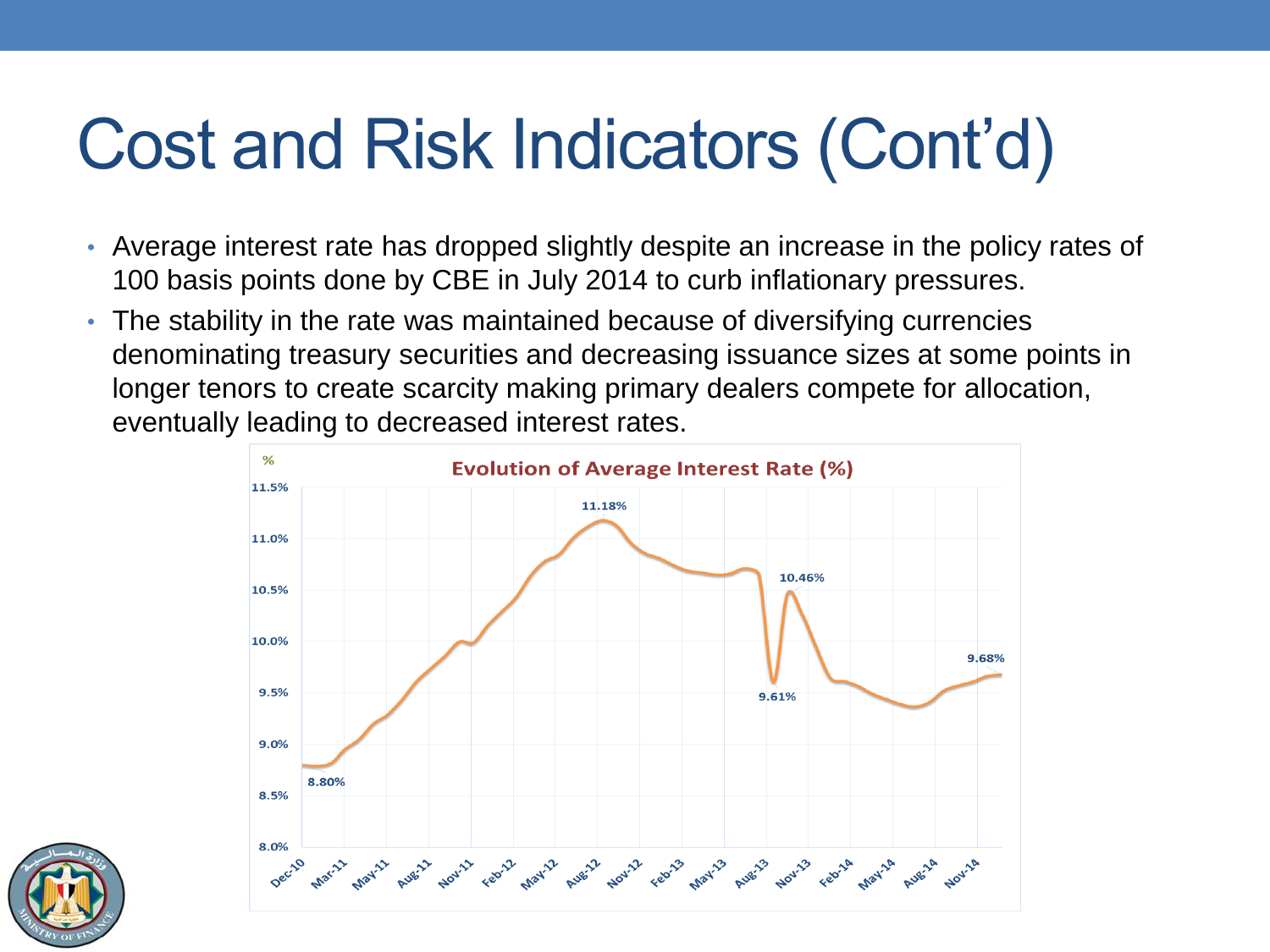#### Issuance Strategy in International Markets

- The purpose of issuing in international market is to return to international capital market, set benchmarks for corporates to issue, diversify investor base, make use of lower interest rates and longer tenors.
- There is no intention to increase the proportion of external debt as per cent of GDP significantly. Rather, MOF will replace maturing issues of Eurobonds namely:
	- Eurobond privately placed with QNB which matured in Nov 2014 for a nominal value of \$2.5 billion.
	- U.S. guaranteed bond maturing in Sep 2015 for a nominal value of \$1.25 billion.

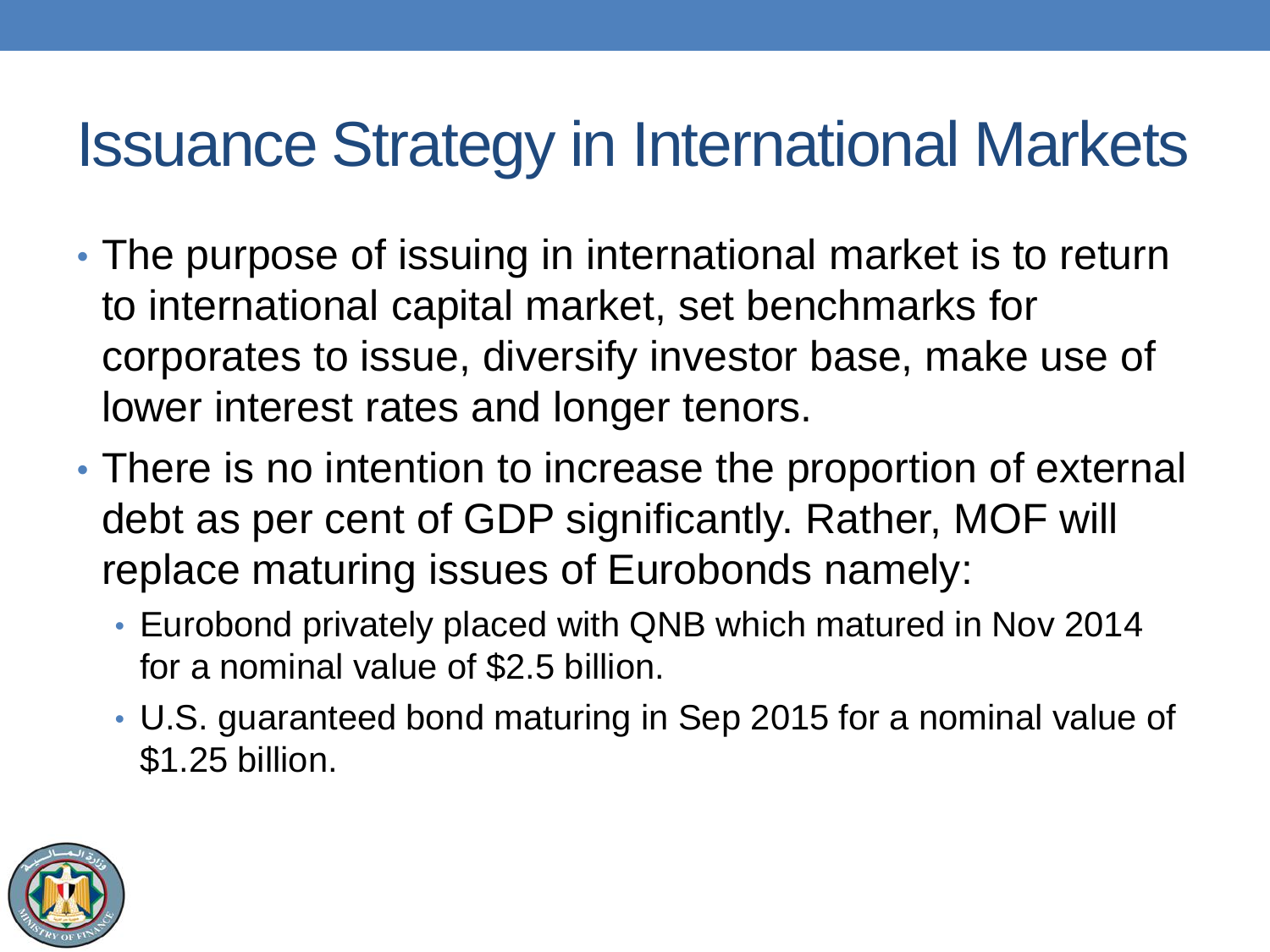#### Recent and New International Issuance

- The most recent international issuance was in April 2010 with a dual tranche dollar denominated Eurobond.
	- **Size**: 1.5 billion
	- **Tenor**: 10 and 30 years
	- **Governing Law**: English Law
	- **Listing Exchange**: Luxembourg Stock Exchange
	- **Demand**: Order book reached 10.5 times for the 10 year tranche and 6 times for the 30 year tranche.
	- **JLM**: Morgan Stanley and HSBC
	- **Local Banks**: National Bank of Egypt and Banque Misr

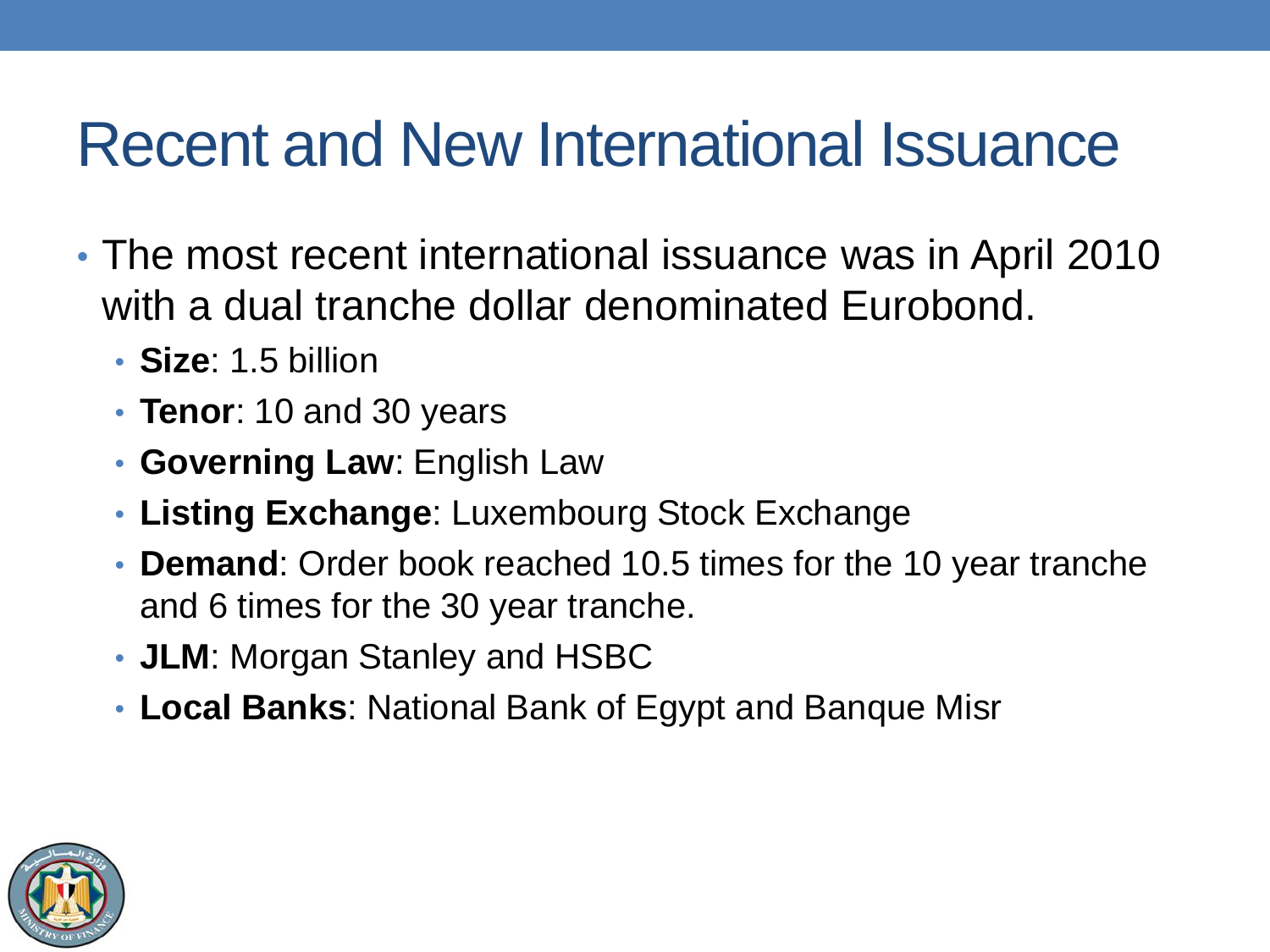### Egypt 2020 and 2040 Allocation



• Egypt is currently contemplating to issue a bullet repayment dollar denominated bond up to 1.5 billion in size and targeting a tenor of 10 years.

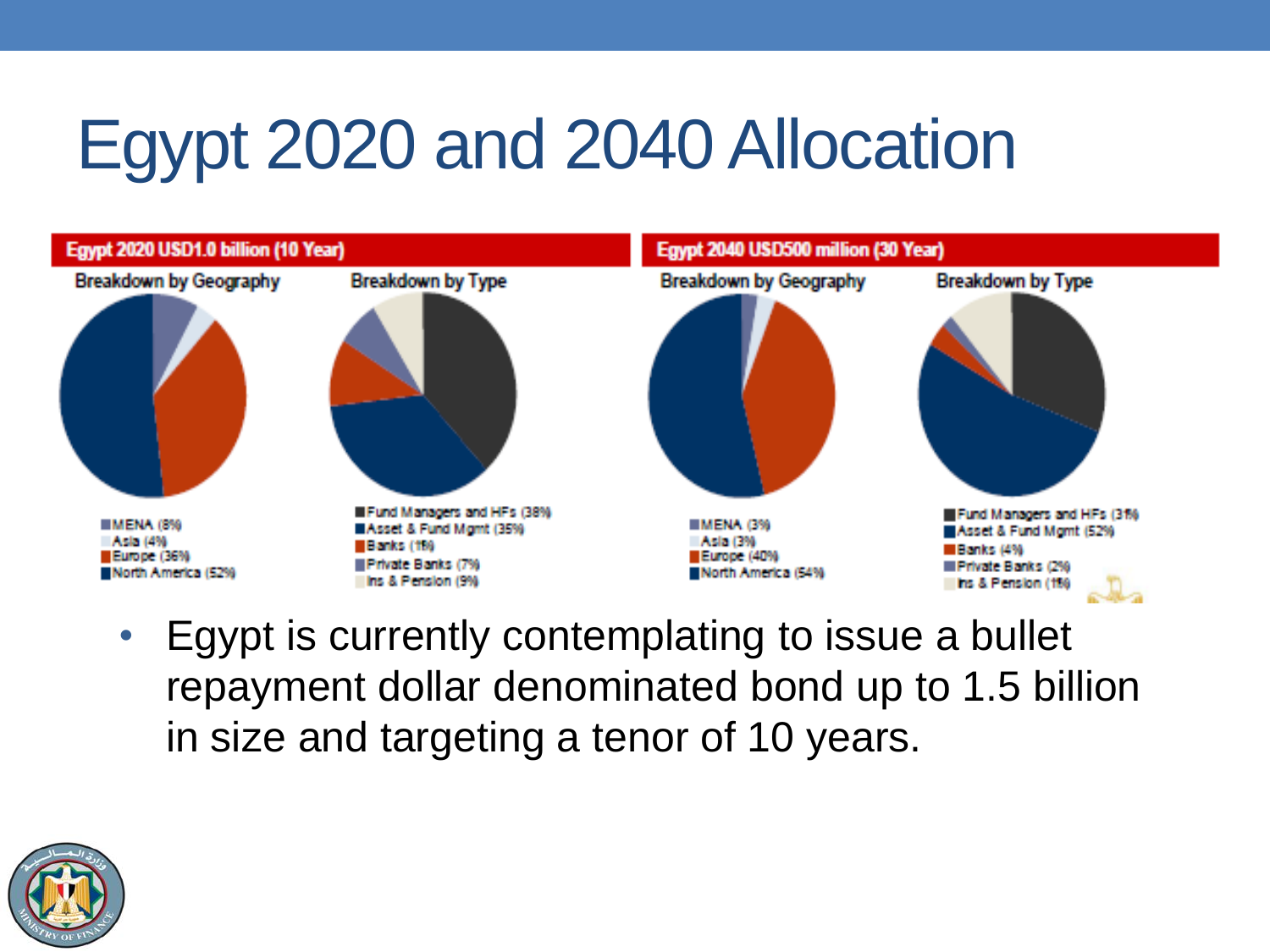### Egypt 2020 and 2040 Performance

Spreads have tightened on Egypt 2020 and 2040 **Eurobonds** significantly in the last year and a half. They have reached their peak in July 2013





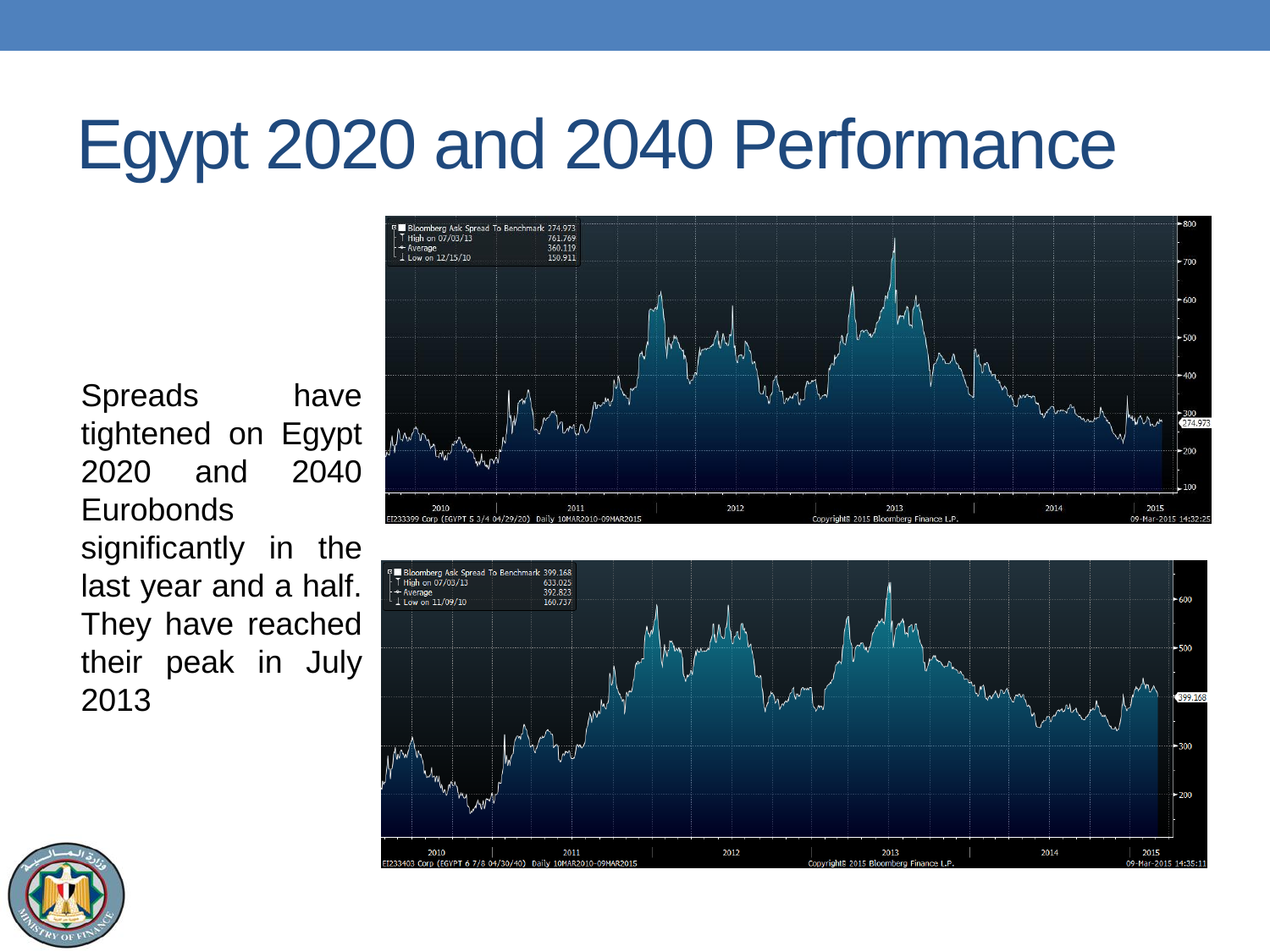### JLM Selection Criteria

- Choice of JLMs is based on their response to a public RFP.
- They are rated based on a weighting scale that applies the following criteria:
	- Technical Criteria:
		- International experience and ranking in league tables
		- Involvement in Egypt
		- Proposing to work with local counterparts
		- Experience in Middle East and region in sovereign and quasi-sovereign transactions.
	- Financial Criteria:
		- Success/underwriting fees
		- Pricing rationale
		- Other costs (Legal, printing and listing)

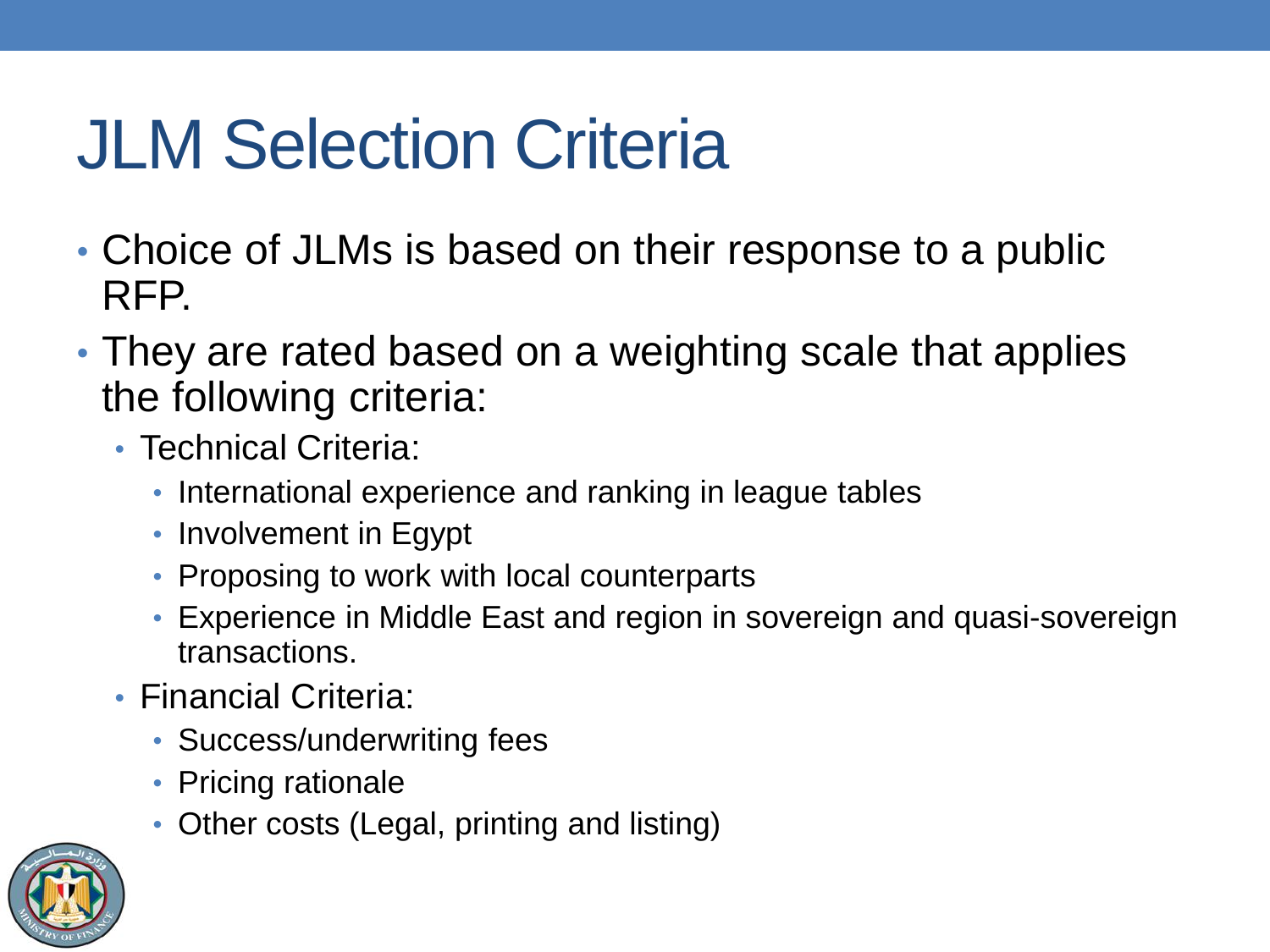### Legal Advisors Selection Criteria

- Choice of legal advisors is based on their response to an RFP.
- They are rated based on a weighting scale that applies the following criteria:
	- Technical Criteria:
		- International experience and local experience
		- Experience in sovereign bonds
		- Previous work with the Ministry of Finance
	- Financial Criteria:
		- Fees

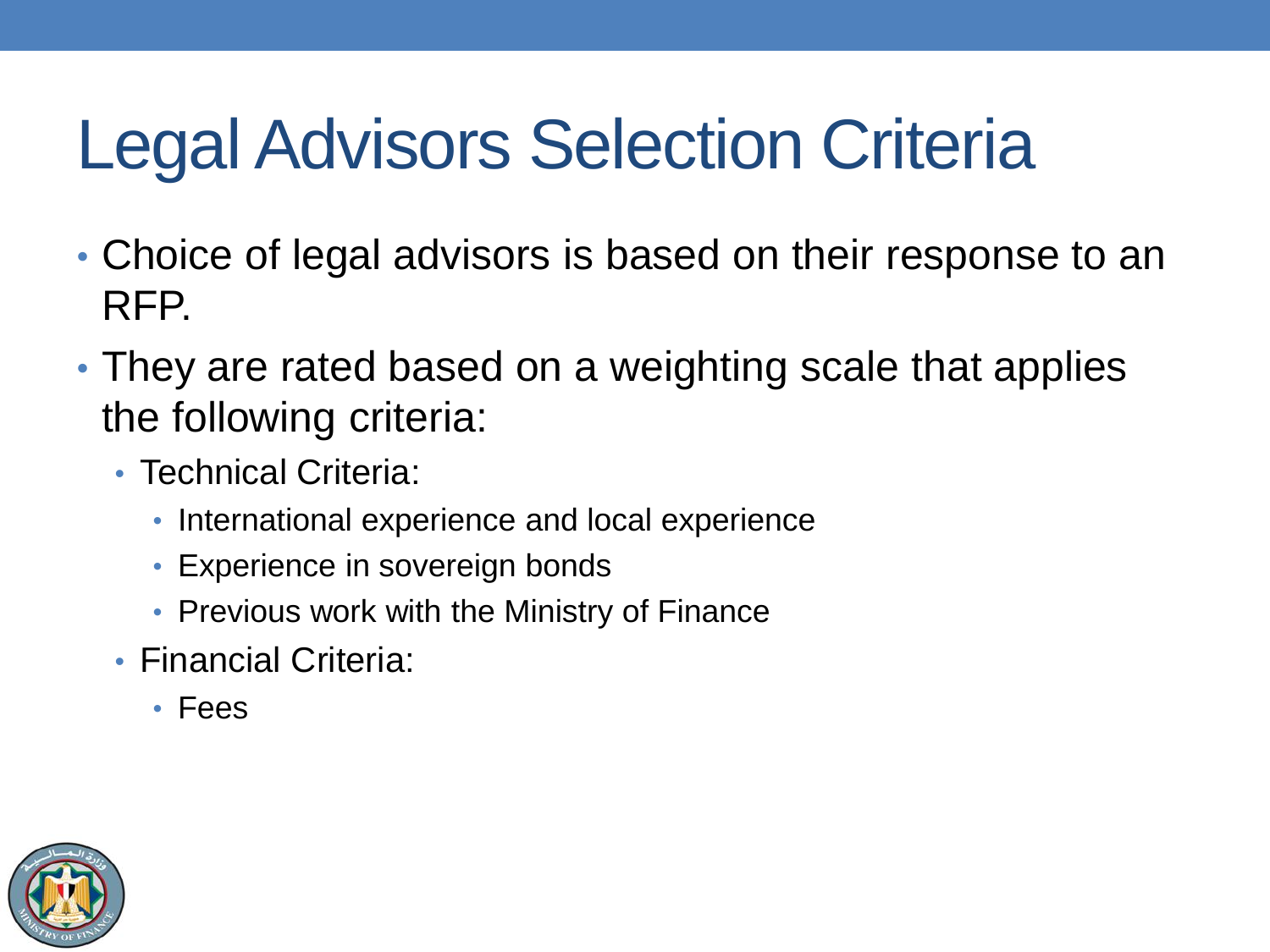## Pricing Consideration

- Benchmark rates
	- U.S. Treasury
	- Mid-Swap rates
- Spreads
	- Factors affecting spread
	- Are indicative spreads optimistic or reasonable
	- Rates at which outstanding bonds are trading
	- New Issue Premium
	- CDS rates
- Marketing and Distribution Strategy
	- Investor base: Reg S only versus Reg S 144 A

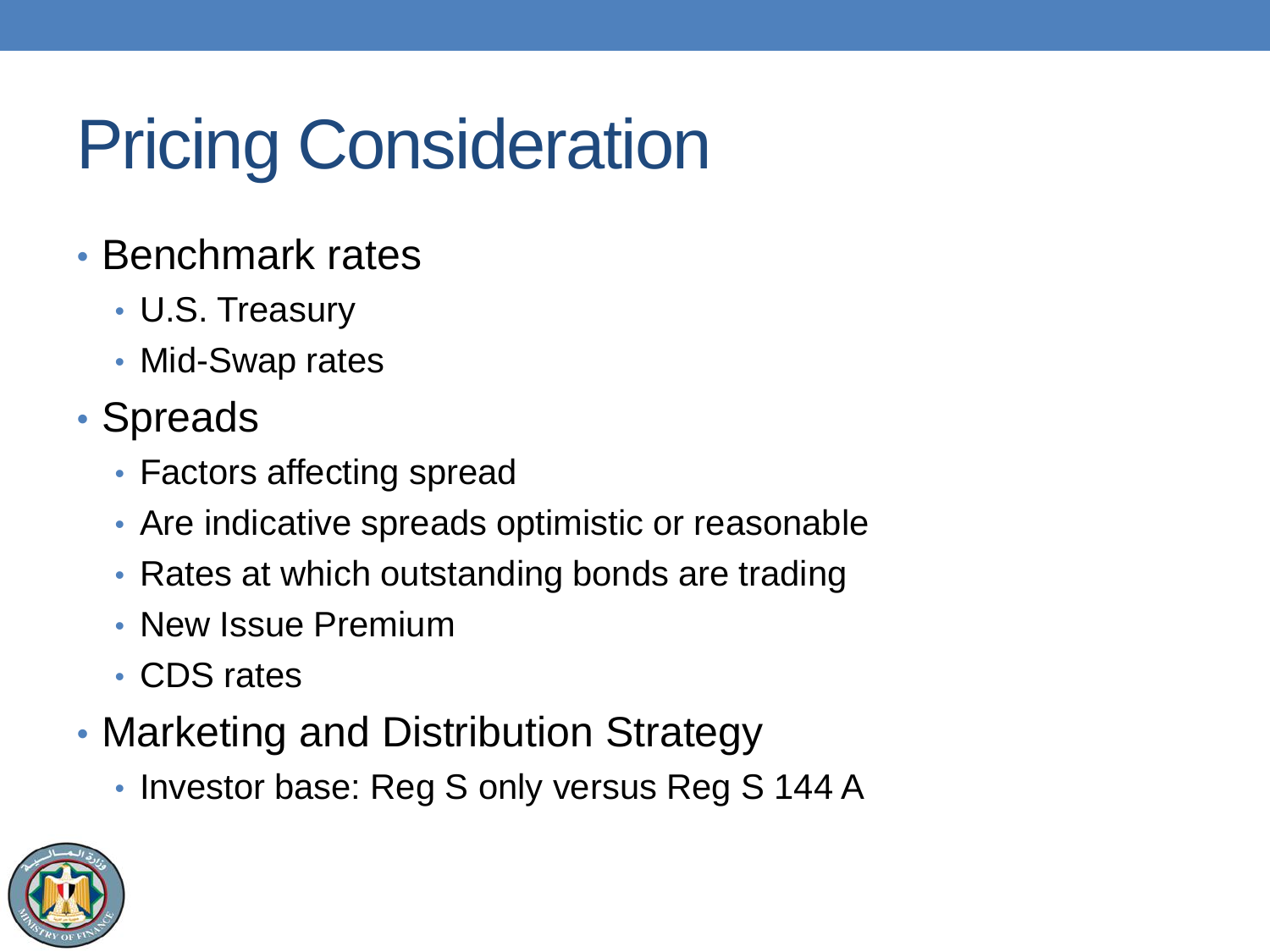### Lessons Learnt

- Continuous contact with investment banks whether there is a planned issue or not is crucial to get updates on market opportunities.
- Market sounding performed by Investment banks to provide indicative pricing is very important, but it is better to be on the conservative side.
- In a fluid environment, such as that of Egypt, debt managers need to work with JLMs to factor in surprises in the spreads.
- Book building process is of extreme importance to segregate between firm orders and inflated ones.
- Absorbing all the demand for the bonds at issuance is not a good move to pricing and secondary market trading. Leaving behind some unfulfilled demand, provide the sovereign to price within guidance and to boost secondary market trading.